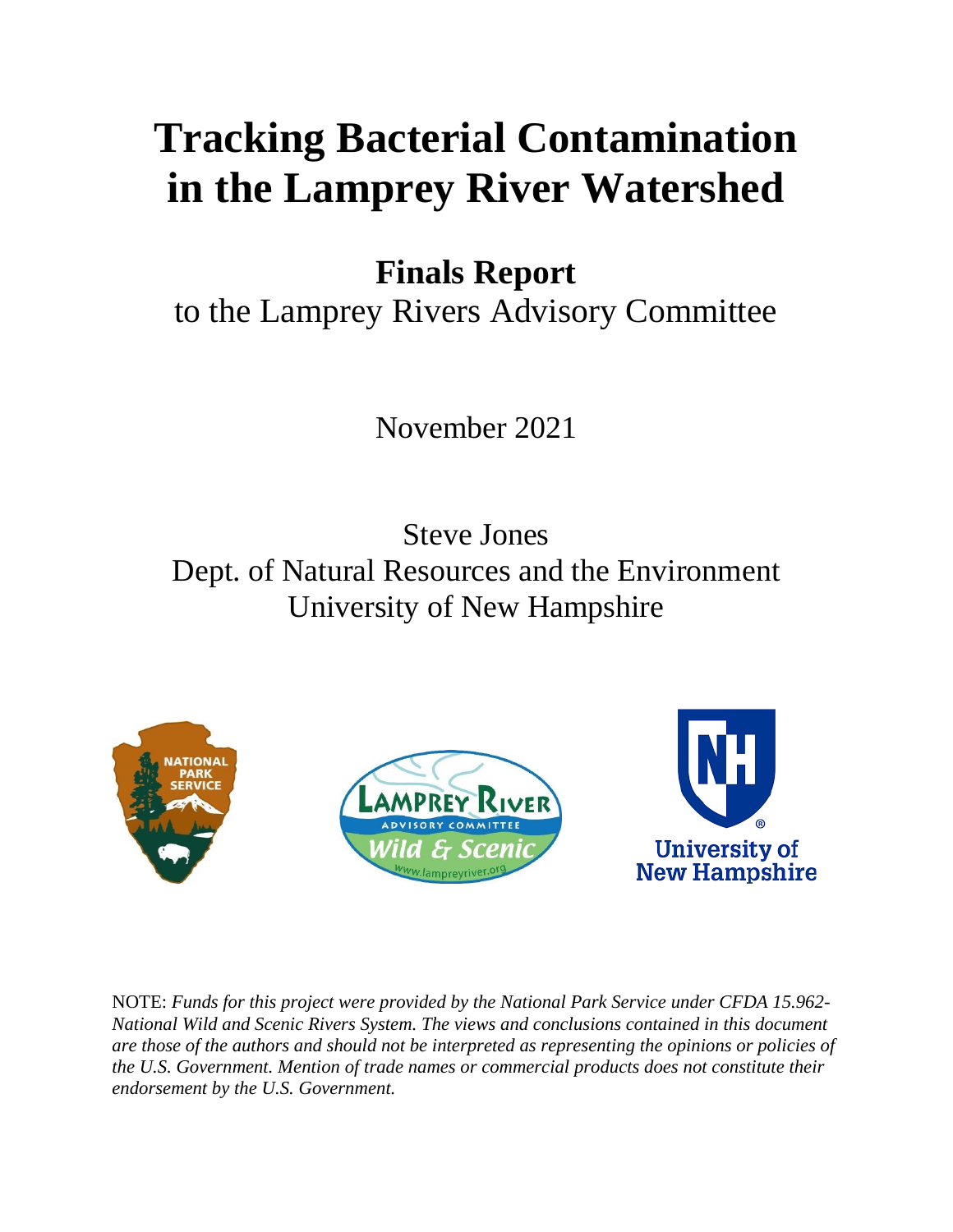# **INTRODUCTION and BACKGROUND**

The main goal of this project was to initiate monitoring at several key sites in the Lamprey River Watershed (LRW) to provides essential data for assessing water quality, public health risks and sources of the contamination. Addressing this overarching goal served to:

- 1.) Provide a baseline of information related to bacterial pollution to help assess water quality status and potential contamination sources in freshwater and tidal Lamprey River areas.
- 2.) Compile data from ongoing and past bacterial monitoring efforts in the Lamprey River watershed to allow for spatial and long-term temporal trend determination for concentrations of three indicators of fecal-borne bacterial pollution.
- 3.) Extend findings to interested groups through meetings and the final published report.

This Final Report is a summary of all project findings, as well as a summary of data from other earlier and ongoing projects related to microbial contamination of the watershed. The report relates particularly to a Goal of the 2013 Lamprey River Management Plan (https://www.lampreyriver.org/about-us-2013-management-plan-draft) under "Enough Clean Water": *Ensure that the Lamprey rivers meet or exceed standards for "fishable and swimmable" water for the health and enjoyment of all species.* The specific focus of this study was assessment of water for swimmable and other recreational uses, using study-generated and other data that in comparison to State bacterial indicator standards (NHDES 2019a; 2020a) to enable identifying sites and areas that are clean or of public health concern. The report also sought to identify data trends to track progress or detect new or emerging problems with water quality.

Providing a baseline of information related to bacterial pollution in the Lamprey River watershed is important because there are little to no data related to fecal contamination of recreational surface waters other that designated beaches available from the State of New Hampshire in recent years, based on what is presented in their reports related to river water quality (NHDES 2019b; 2020b&c, 2021). These reports include little discussion of this indicator beyond 'designated' beaches and the shellfish program. Although there is a searchable category for Beaches with posted fecal bacterial data on the NHDES OneStop database [\(https://www4.des.state.nh.us/DESOnestop/BasicSearch.aspx\)](https://www4.des.state.nh.us/DESOnestop/BasicSearch.aspx), there either are no such data or no convenient way to access data for other recreational surface-water uses.

**The Intended Audience** and beneficiaries of this work include: 1.) The LRAC and local volunteers and citizens by providing information about the water quality and potential public health risks for recreating in the Lamprey River watershed and surrounding estuary; 2.) Local and state resource, public health and public works personnel who can use the data to focus resources and effort on problem areas where water pollution poses a threat or restricts use. 3.) Monitoring program managers who can consider augmenting their programs with similar efforts.

We intend to present the study findings at the Lamprey River Symposium if it is held in January 2022. The data will also be part of UNH student effort to conduct an ongoing evaluation and summarization of the findings from several dozen recent (2018 to present) microbial source tracking projects conducted by the Jones lab at UNH in areas ranging from Martha's Vineyard,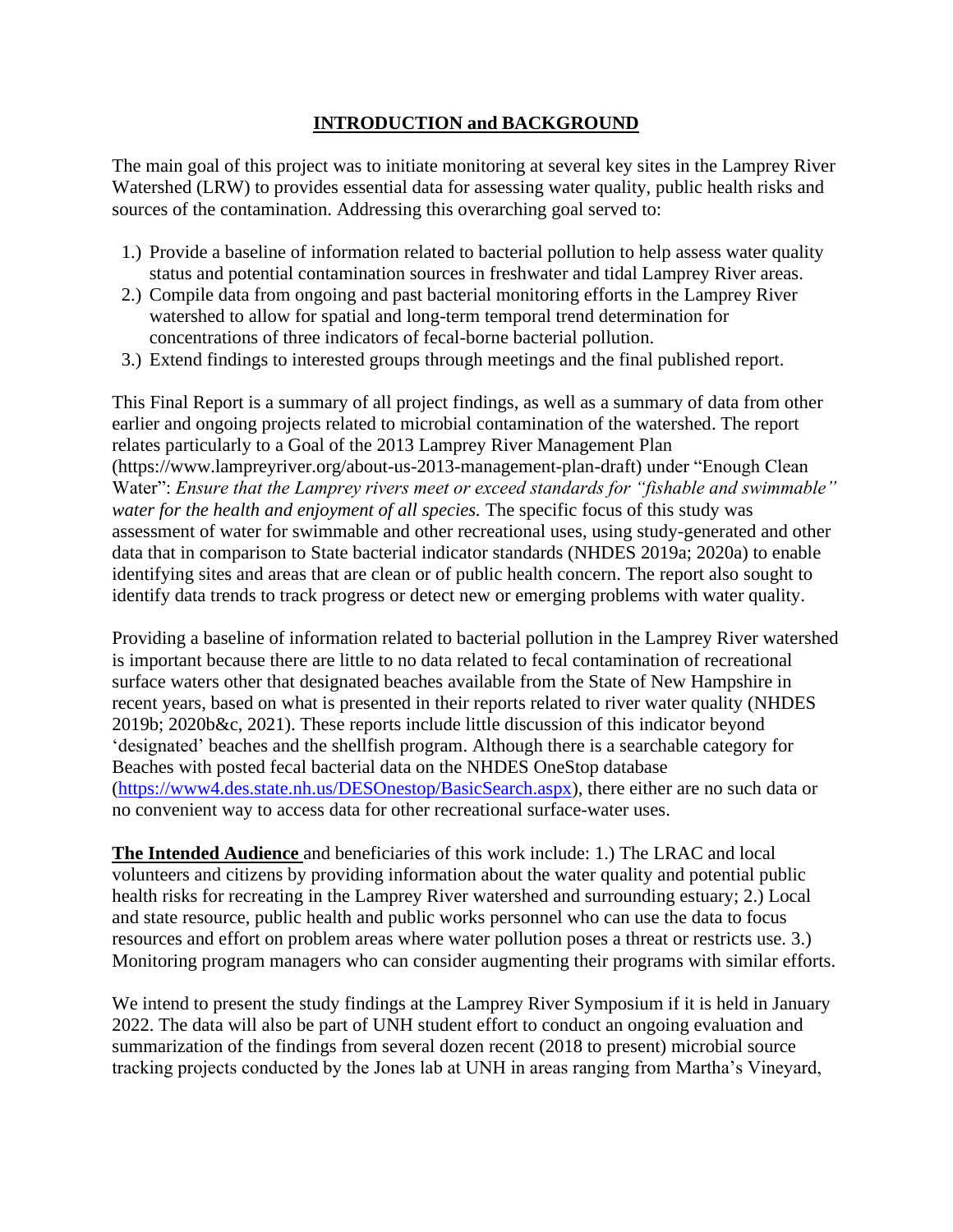MA to Trenton Harbor, ME. The student(s) will present findings at the UNH Undergraduate Research Conference in April 2022.

**The Evaluation Process** for this project includes data analysis and interpretation, using comparisons of data to State water quality standards to enable clear explanation of the significance of the findings. We will track who gets involved and their interests, and how many State, Federal and local agencies are provided with the Final Report. It will be important to also track what management actions are undertaken as a result of this work, once it is made available. The elimination of identified pollution sources can be a direct benefit that can also be tracked.

## **METHODS**

Sample collection by land for analysis for bacterial pollutants occurred at 4 sites where surface water recreation occurs (Figure 1). The sampling in the tidal water occurred at low tide. The tidal Site 2 corresponds to the NHDES water quality monitoring program site 05-LMP, and is the same site- GRBLR- as currently monitored by the Great Bay National Estuarine Research Reserve [\(https://cdmo.baruch.sc.edu/dges/\)](https://cdmo.baruch.sc.edu/dges/). Site 1 is near a site listed as NHEPLRDO16. Site 3 corresponds to the NHDES water quality monitoring program site 07T-LMP and is downstream from 08-LMP. Site 4 is located between NHDES sites 11-LMP and 11A-LMP.

*Figure 1.* Locations of project study sites. Site 1: upstream of the mouth of Moonlight Brook; Site 2: the tidal portion of the Lamprey River around downtown Newmarket; Site 3: Wiswall Dam. Site 4: upstream of the dam at the Lee public canoe access site near Wadleigh Falls. This figure was developed using the NHDES Surface Water Quality Assessment Viewer:

https://nhdes.maps.arcgis.com/apps/webappviewer/index.html?id=d1ba9c5ec85646538e032580e23174f7)



Lamprey River study sites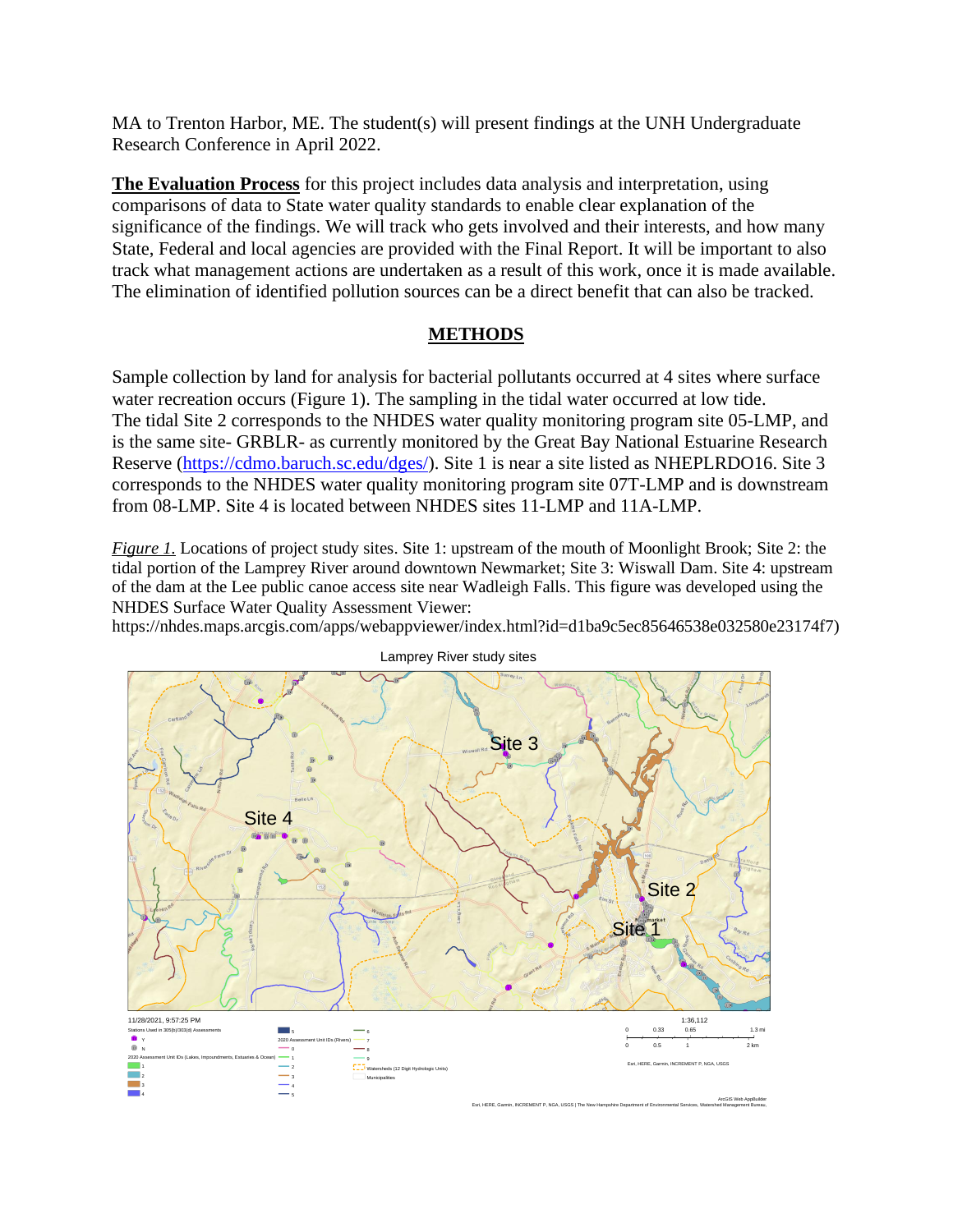Samples were transported to the UNH/Jackson Estuarine Laboratory (JEL) for analysis. This sampling occurred once per month on April 30, May 28, June 7, July 7 and August 11. The samples were analyzed to determine concentrations of bacterial indicators of fecal pollution that are used by the State of NH for classifying and managing coastal waters: Enterococci (coastal water recreation), Fecal Coliforms (shellfish harvesting), and *Escherichia coli* (freshwater recreation) using standard methods accepted by state agencies for these purposes. Although the fecal coliform test relates to shellfishing which is not the goal of this study, the test we use provides data for both fecal coliforms and *E. coli* so we do report it here, as it also is useful for understanding contamination sources for downstream areas where shellfishing is allowed. Analyses included negative and positive controls for each sampling day.

Water samples from all but the April samples were filtered to capture bacterial cells/DNA. Samples deemed polluted (above State standards) were further analyzed by established procedures in our lab (Rothenheber and Jones 2018) to identify the presence/absence, and to some extent quantification, of sources of fecal contamination in the sample using PCR (polymerase chain reaction- presence/absence) and qPCR (semi-quantitative) methods. This approach is called microbial source tracking (MST). The potential source species we have targeted include human, dog, bird, gull, Canada goose, cow, horse, ruminants and mammals for the PCR assays and mammal, human and bird for the semi-quantitative qPCR assays.

Water quality measurements were also made using datasondes with sensors for water temperature, salinity, pH, and dissolved oxygen. Data for daily rainfall amounts (inches) were also collected from the UNH Weather statistics online database.

Data analysis involved basic comparisons of fecal indicator concentrations to those used as State water quality standards (Table 1; NHDES 2020a) to determine the frequency and location of areas that exceed the standards. Given the array of different standards for different types of uses and water quality classification, we used the Class A freshwater and tidal water standards for comparisons. This is based on the recognition that recreational activities in the watershed often include both boating and swimming, so though the watershed has no designated beaches for which the standards are most strict, we needed to capture the potential for both activities.

|                                                                                                       |                   |                       | <b>THRESHOLD RISK LEVEL- Primary Contact Recreation</b> |     |                    |                                                           |             |           |  |
|-------------------------------------------------------------------------------------------------------|-------------------|-----------------------|---------------------------------------------------------|-----|--------------------|-----------------------------------------------------------|-------------|-----------|--|
|                                                                                                       | Class A fresh     |                       | Class B fresh                                           |     | Designated beaches |                                                           | Tidal       |           |  |
| <b>INDICATOR</b>                                                                                      | SSMI <sup>*</sup> | GМ                    | <b>SSMI</b>                                             | GМ  | <b>SSMI</b>        | GМ                                                        | <b>SSMI</b> | GМ        |  |
|                                                                                                       |                   | $#$ cfu or MPN/100 ml |                                                         |     |                    |                                                           |             |           |  |
| E. coli for freshwater recreational uses                                                              | 153               | 47                    | 406                                                     | 126 | 88                 | 47                                                        | N/A         | N/A       |  |
| Enterococci for marine water recreational uses                                                        | N/A               | N/A                   | N/A                                                     | N/A | 104                | 35                                                        | 104         | 35        |  |
|                                                                                                       |                   |                       |                                                         |     |                    |                                                           |             |           |  |
|                                                                                                       |                   |                       |                                                         |     |                    | <b>THRESHOLD RISK LEVEL- Secondary Contact Recreation</b> |             |           |  |
|                                                                                                       | Class A fresh     | Designated beaches    | Tidal                                                   |     |                    |                                                           |             |           |  |
| <b>INDICATOR</b>                                                                                      | SSMI <sup>*</sup> | GM                    | SSMI                                                    | GМ  | <b>SSMI</b>        | GМ                                                        | <b>SSMI</b> | <b>GM</b> |  |
|                                                                                                       |                   |                       | $#$ cfu or MPN/100 ml                                   |     |                    |                                                           |             |           |  |
| E. coli for freshwater recreational uses                                                              | 153               | 235                   | 406                                                     | 630 | N/A                | N/A                                                       | N/A         | N/A       |  |
| Enterococci for marine water recreational uses                                                        | N/A               | N/A                   | N/A                                                     | N/A | N/A                | N/A                                                       | 520         | 175       |  |
| $RPOMI = binals$ complements indicated $CM =$ computed mann on the around of 2 complex within 60 days |                   |                       |                                                         |     |                    |                                                           |             |           |  |

 $\text{imple maximum indicator'}; \text{GM} = \text{geometric mean}, \text{or the average of 3 samples within 60 days.}$ 

*Table 1*. State of New Hampshire standard fecal indicator bacteria concentrations for different surface water uses. See citation (State of New Hampshire) in **References** for the source of this information.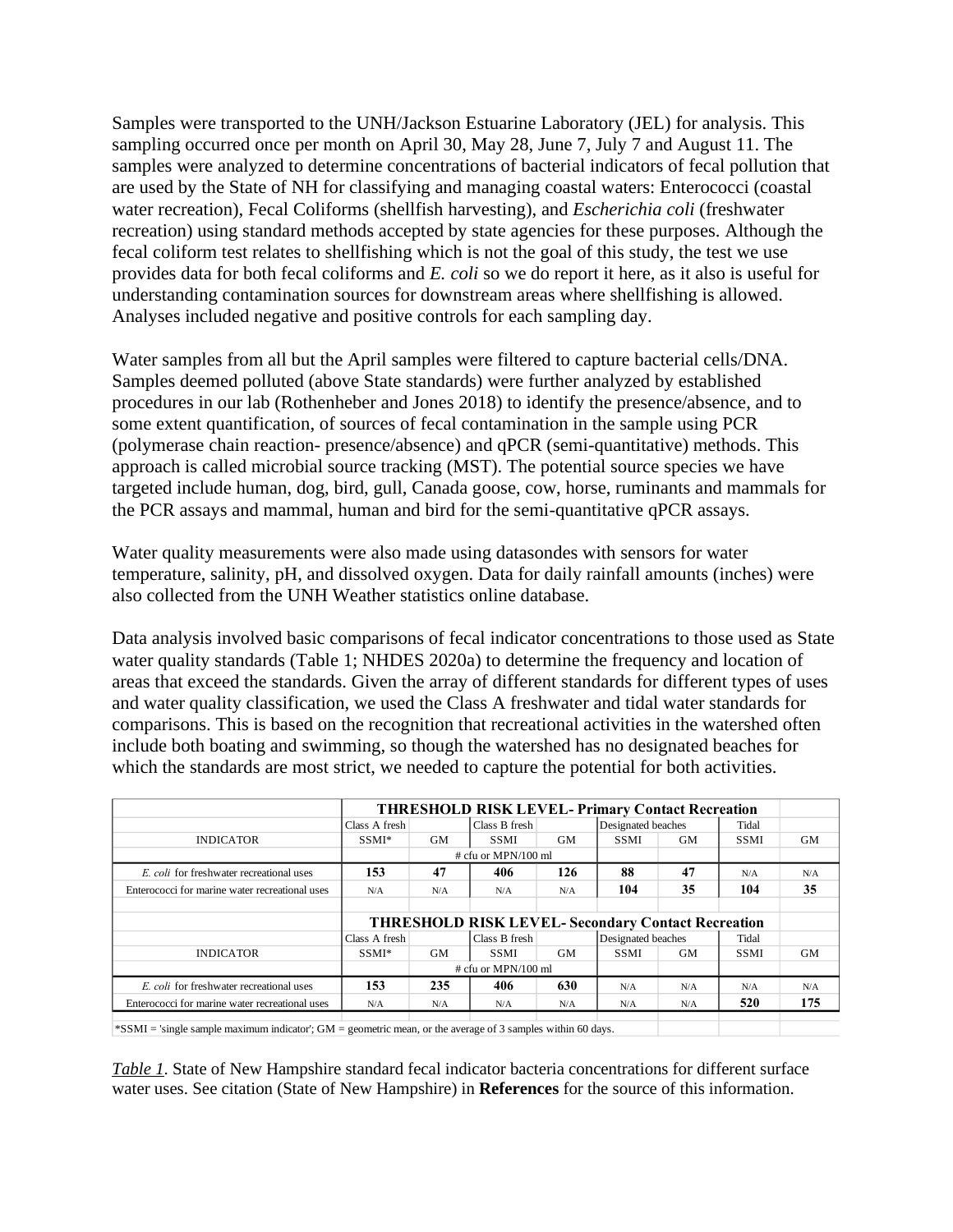For microbial source tracking, the data were analyzed to determine occurrence and frequency of detection for the different sources at the different sites, noting any temporal trends. The concentrations (copy number per 100 ml) of the **human** source genetic marker in the qPCR assay are also compared to a threshold above which researchers at EPA and elsewhere have found to exceed acceptable likelihood of human illnesses.

**The awarded funds** were used to support time required by Dr. Jones to oversee the project, analyze data and write the Final Report. Four undergraduate students from UNH were also partially supported for their involvement in all sampling events and lab analyses. They also helped with data compilation and analysis and providing information for the final report. The project also required purchasing supplies for the water sampling, bacterial analyses, and the pollution source detection analyses.

# **RESULTS & DISCUSSION**

## Review and Summary of Existing Data

There is a Draft 2020 NHDES Watershed Report Card for an approximate 34 square mile area representing the Lower Lamprey River (NHDES 2020c). This area is given a Hydrologic Unit Code (HUC12) of HUC 12: 010600030709. Within this area there are 34 different Assessment Units, each also given unique numerical Assessment IDs, including 2 estuarine, 6 impoundment, 1 lake and 25 river Assessment Units. Most (30 of 34) of these Assessment Units have assessment codes for swimming (Primary contact) or boating (Secondary contact) of "3-ND", which is "No current data, insufficient information to make an assessment decision". The assessment codes for the study sites of assessment units closest to the study sites are all '3-ND' (last sample  $= 2008$ ), except for Site 2 where there are adequate enterococci data to classify primary contact (swimming) as poor water quality that does not meet water quality standards (4A-P). The secondary contact (boating) classification is '2-G', meaning that the water quality meets standards by a relatively large margin (Table 2). One other site at Packers Falls also had a 2-G assessment code based on 2017 data for primary and secondary contact uses.

|                 | Assessment Unit                                                                                     |                                                             | Type $*$ of              |                              |                         | Classification |  |  |  |  |
|-----------------|-----------------------------------------------------------------------------------------------------|-------------------------------------------------------------|--------------------------|------------------------------|-------------------------|----------------|--|--|--|--|
| Study Site      | ID number                                                                                           | Name                                                        | Recreational use         |                              | Last sample Last exceed | Category†      |  |  |  |  |
| Site 1          | NHEST600030709-01-01                                                                                | Lamprey R. Estuary North                                    | <b>Primary Contact</b>   | 2017                         | 2016                    | $4A-P$         |  |  |  |  |
|                 |                                                                                                     |                                                             | Secondary Contact        | 2017                         | 2008                    | $2-G$          |  |  |  |  |
| Site 2          | NHRIV600030709-13                                                                                   | <b>Moonlight Brook</b>                                      | <b>Primary Contact</b>   | 2008                         | 2000                    | $3-ND$         |  |  |  |  |
|                 |                                                                                                     |                                                             | <b>Secondary Contact</b> | 2008                         | 1996                    | $3-ND$         |  |  |  |  |
| Site 3          | NHIMP600030709-02                                                                                   | Wiswall Dam                                                 | <b>Primary Contact</b>   | 2008                         | N/A                     | $3-ND$         |  |  |  |  |
|                 |                                                                                                     |                                                             | Secondary Contact        | 2008                         | N/A                     | $3-ND$         |  |  |  |  |
| Site 4          | NHRIV600030709-01                                                                                   | Upstream of Wadleigh Falls                                  | <b>Primary Contact</b>   | no data                      | no data                 | $3-ND$         |  |  |  |  |
|                 |                                                                                                     |                                                             |                          | Secondary Contact<br>no data | no data                 | $3-ND$         |  |  |  |  |
|                 | *Primary contact = swimming; Secondary contact = boating.                                           |                                                             |                          |                              |                         |                |  |  |  |  |
| $\uparrow$ 4A-P | Does not meet water quality standards; the impairment is more severe and causes poor water quality. |                                                             |                          |                              |                         |                |  |  |  |  |
| $2-G$           |                                                                                                     | Meets water quality standards by a relatively large margin. |                          |                              |                         |                |  |  |  |  |
| $3-ND$          | No current data. Insufficient information to make an assessment decision.                           |                                                             |                          |                              |                         |                |  |  |  |  |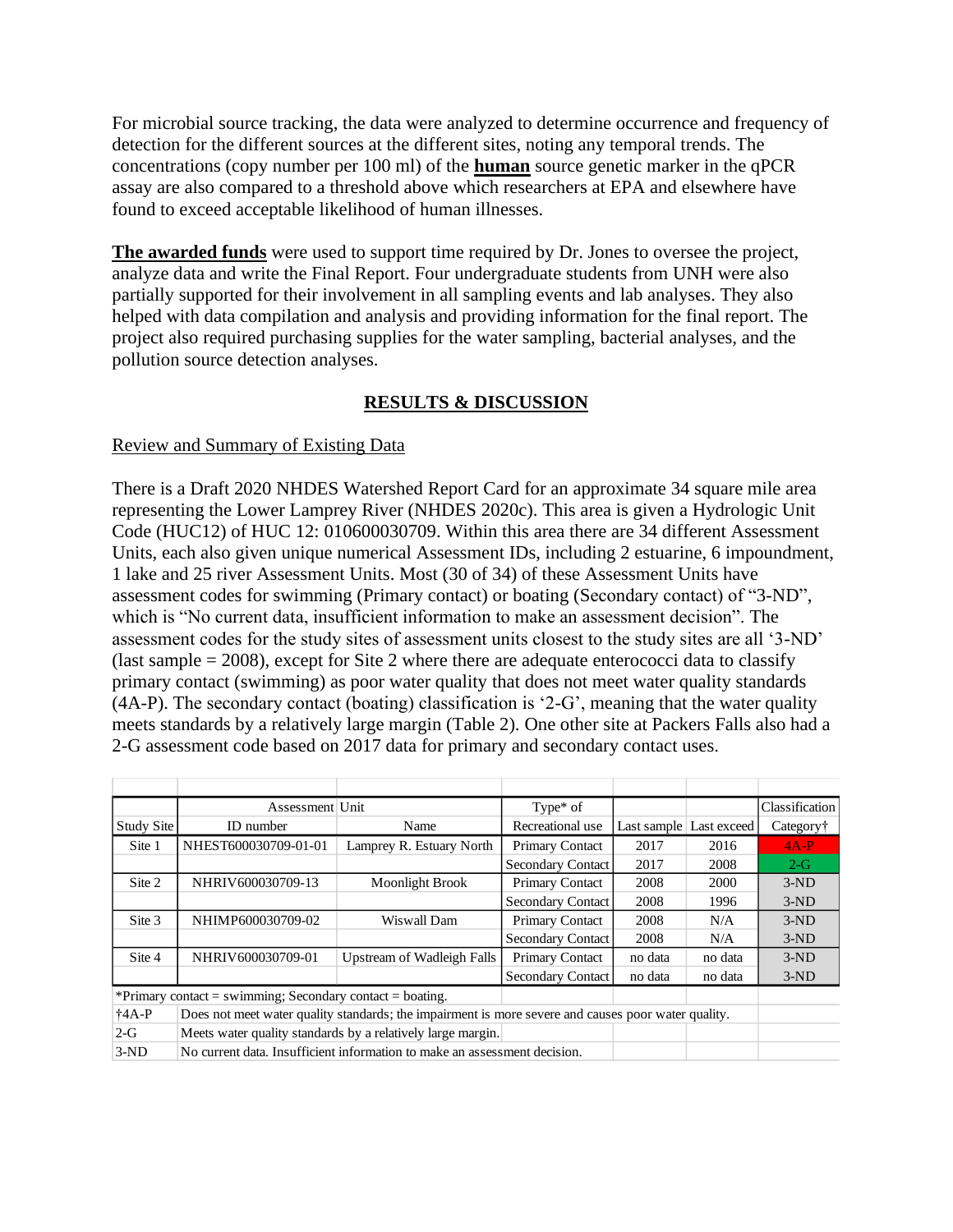*Table 2*. Draft 2020 NHDES Water Quality Assessment categories for primary and secondary contact uses in the Lower Lamprey River (HUC 12: 010600030709) assessment units at or near the 4 study sites.

The bacterial indicator levels at Site 2-the tidal site at the Newmarket waterfront- can be compared to levels determined at the same location by UNH-JEL for the Piscataqua Regional Estuaries Partnership (PREP) - GBNERR monitoring program. There was a long-term decreasing, and thus favorable, trend for enterococci and even more so for *E. coli* levels at this site (Figure 2) over a 27-year period from 1991-2017.



*Figure 2*. Enterococci and *E. coli* concentrations (cfu/100 ml) at the GBNERR-PREP GRBLR site next to Site 2 from this study: 1991-2017 (**courtesy of PREP**).

### 2021 Study Supported Sampling and Analyses

All intended sample collections occurred on the 5 dates from April 30 through August 11, 2021. April  $30<sup>th</sup>$  and May  $28<sup>th</sup>$  were preceded by some precipitation while there was no precipitation in the two days prior to sampling during June, July and August (Table 3).

The three fecal indicator bacteria were detected at all sites during April and May, but enterococci were not detected at Sites 2, 3 and 4 in June, at no site in July and not at Sites 1 and 2 in August. All water samples contained fecal coliforms at concentrations that exceeded the State of NH standard (14 FC/100 ml), and only samples from Site 1 in May to August, and at Site 4 in August, contained *E. coli* concentrations above the State of NH single sample standard (153 *E.coli*/100 ml; Table 1) for Class A freshwater. The State of NH enterococci single sample standard (104 enterococci/100 ml) was exceeded three times (May, June and August) at Site 1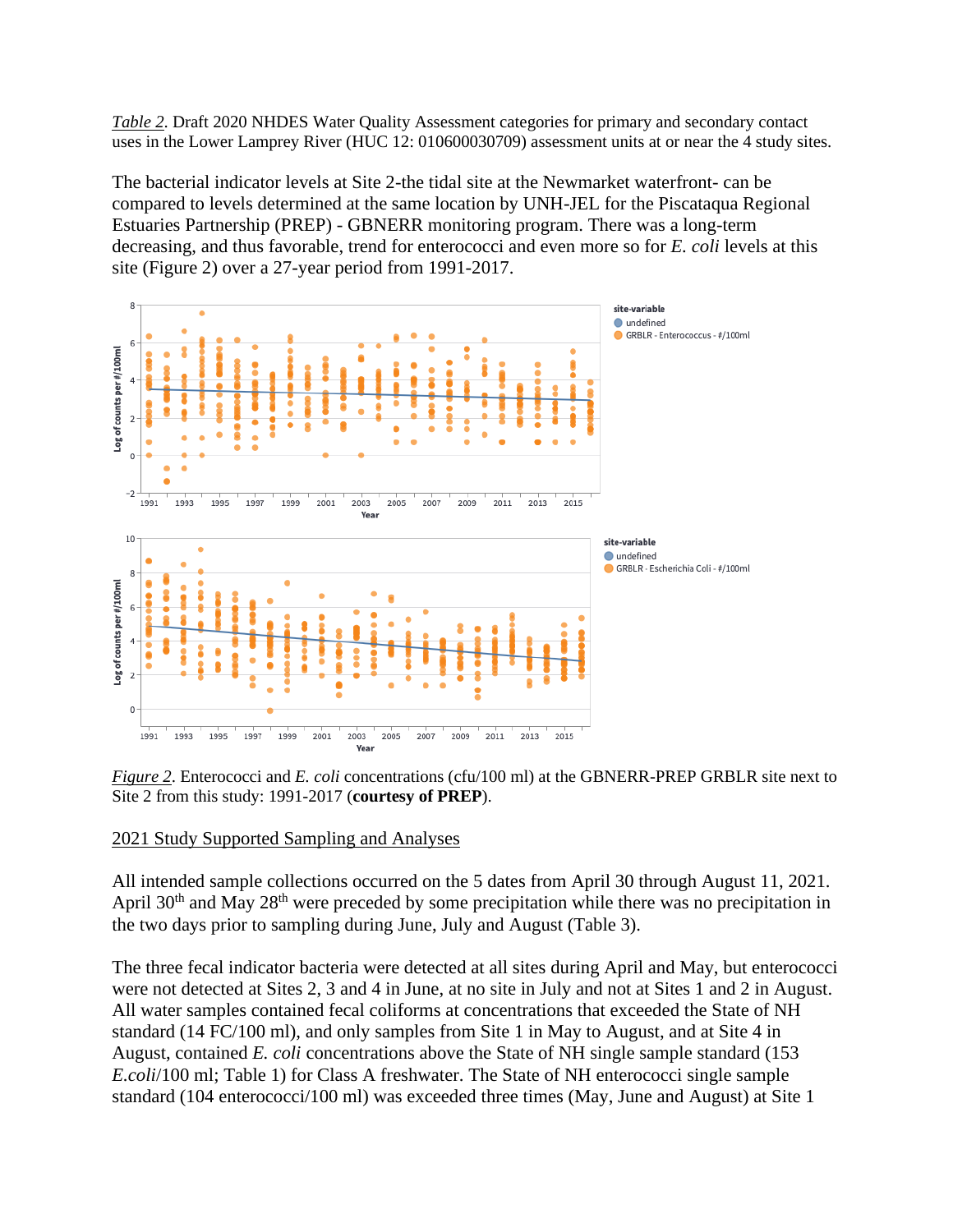and once (April) at Site 3. There is no shellfish harvesting allowed in the area so the exceedances of the fecal coliform standard do not raise any direct issue for the Lamprey River watershed, however, the pollution along with the less frequent exceedance of *E. coli* and enterococci standards in study samples suggests that downstream areas may be affected.

|         |      |                        | <b>Bacterial Indicator</b> |            |            |                |           |
|---------|------|------------------------|----------------------------|------------|------------|----------------|-----------|
|         |      |                        |                            | Fecal      |            | Rainfall-daily |           |
| Date    | Site | E. coli<br>Enterococci |                            | coliforms  | sample day | prior day      | 2 d prior |
|         |      |                        | CFU/100 ml CFU/100 ml      | CFU/100 ml | "/24 h     | "/24 h         | "/24 h    |
| 4/30/21 | 1    | 32                     | 48                         | 88         | 0.67       | 0.15           | 0.05      |
|         | 2    | 20                     | 76                         | 156        |            |                |           |
|         | 3    | 164                    | 132                        | 196        |            |                |           |
|         | 4    | 88                     | 144                        | 156        |            |                |           |
| 5/28/21 | 1    | 1320                   | 600                        | 600        | 0          | 0.25           | 0         |
|         | 2    | 80                     | 60                         | 90         |            |                |           |
|         | 3    | 5                      | 15                         | 15         |            |                |           |
|         | 4    | 15                     | 90                         | 90         |            |                |           |
| 6/7/21  | 1    | 760                    | 440                        | 520        | 0          | 0              | 0         |
|         | 2    | $20$                   | 100                        | 140        |            |                |           |
|         | 3    | <5                     | 30                         | 30         |            |                |           |
|         | 4    | $<$ 5                  | 65                         | 70         |            |                |           |
| 7/7/21  | 1    | <40                    | 640                        | 640        | 0          | 0              | 0         |
|         | 2    | $20$                   | 100                        | 180        |            |                |           |
|         | 3    | <5                     | 120                        | 125        |            |                |           |
|         | 4    | <5                     | 150                        | 195        |            |                |           |
| 8/11/21 | 1    | 200                    | 1200                       | 1680       | 0          | 0              | 0         |
|         | 2    | $20$                   | 60                         | 380        |            |                |           |
|         | 3    | 5                      | 25                         | 80         |            |                |           |
|         | 4    | 90                     | 205                        | 205        |            |                |           |
|         |      |                        |                            |            |            |                |           |

*Table 3*. Fecal indicator bacteria concentrations in water samples collected in the Lamprey River watershed. Site 1: Moonlight Brook-mouth at Lamprey River; Site 2: Lamprey River-tidal at Newmarket waterfront; Site 3: Lamprey River- above Wiswall Dam; Site 4: Lamprey River- Wadleigh Falls canoe access.

For all dates except the April sample date, when the highest amount of rain fell prior to a sample event, indicator bacteria were detected at much higher levels at Site 1 compared to Sites 2, 3 and 4 (Figures 3 A-C). The average concentration for each of the fecal indicator bacteria was much higher at Site 1 compared to Sites 2, 3 and 4 (Figure 4), with no significant difference between Sites 2, 3 and 4. Concentrations of fecal coliforms and *E. coli* are highly similar because fecal coliforms are a group of bacteria that include *E. coli* while enterococci are a completely different type of bacteria group. There was no apparent impact of other water conditions (temperature, salinity, dissolved oxygen; data not shown) on bacterial levels. All 5 sample events occurred following relatively dry conditions except for the first event on April 30, which was also the earliest and coldest date. The impact of rainfall and associated runoff would have to be the focus of another study to capture enough wet weather events to determine any potential impacts.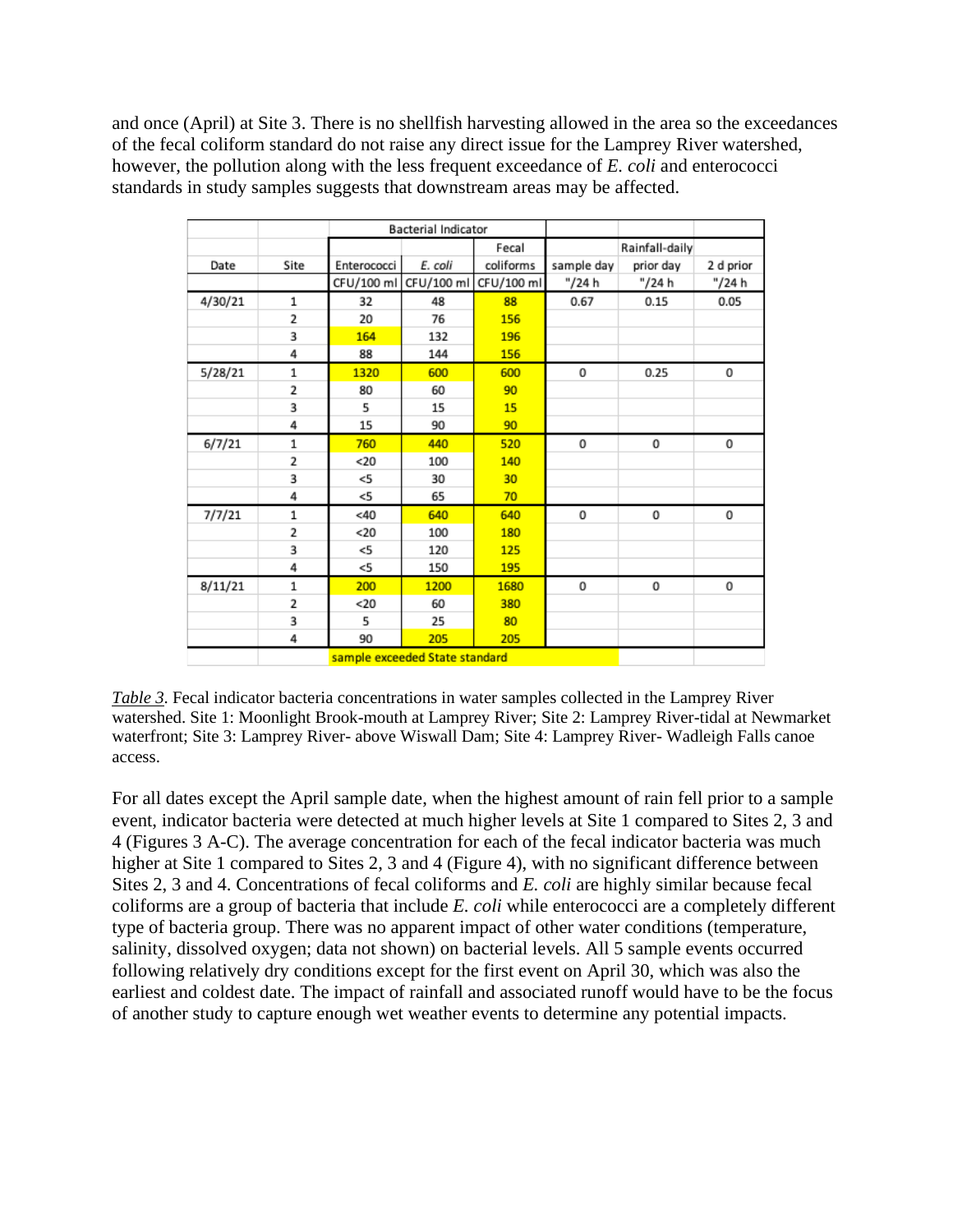

Figure 3. Concentrations of the 3 fecal indicator bacteria (A, B, C) for all 5 sample dates at each of 4 sampling sites  $(\text{\#}1-\text{-}4)$ .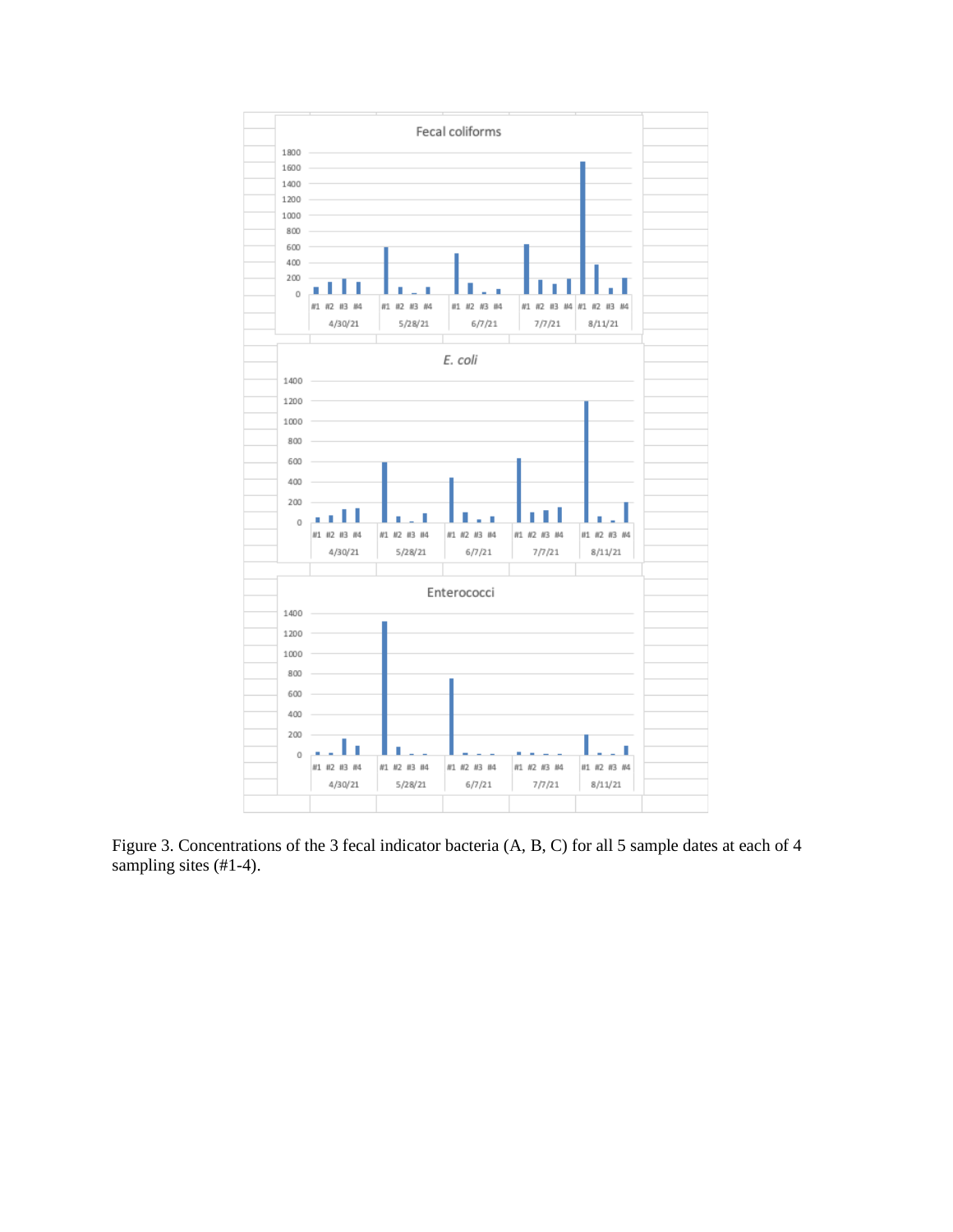

Figure 4. Average concentrations of fecal indicator bacteria at each of the 4 sample sites for 5 months: April to August 2021.

The bacterial indicator levels at Site 2-the tidal site at the Newmarket waterfront- were compared to levels determined at the same location by UNH-JEL for other monitoring program. Levels of each indicator showed similar patterns during the same time as this study in 2021 where the enterococci and *E. coli* levels did not exceed standards while the fecal coliforms exceeded the standard on every date (Table 4). The three years of data show no trends related to exceedences, however, there is a long-term decreasing trend for enterococci and, especially, *E. coli* levels at this site (Figure 2).

| Collection<br>Date | <b>Fecal coliform</b><br>cfu/100 ml | E. coli<br>cfu/100 ml | Enterococci<br>cfu/100 ml |  |  |
|--------------------|-------------------------------------|-----------------------|---------------------------|--|--|
| 4/23/19            | 60                                  | 50                    | < 10                      |  |  |
|                    |                                     |                       |                           |  |  |
| 5/21/19            | 20                                  | 13                    | 10                        |  |  |
| 6/18/19            | 28                                  | 26                    | 6                         |  |  |
| 7/9/19             | 58                                  | 56                    | 104                       |  |  |
| 8/6/19             | 34                                  | 32                    | 16                        |  |  |
| 9/17/19            | 8                                   | 8                     | 8                         |  |  |
| 10/14/19           | 12                                  | 12                    | 22                        |  |  |
| 11/19/19           | 46                                  | 40                    | 32                        |  |  |
| 12/4/19            | 36                                  | 30                    | 20                        |  |  |
| 5/11/20            | n/d                                 | n/d                   | $\leq$                    |  |  |
| 6/9/20             | 32                                  | 32                    | 30                        |  |  |
| 7/7/20             | 6                                   | 6                     | <4                        |  |  |
| 8/24/20            | 80                                  | 56                    | 48                        |  |  |
| 9/21/20            | 8                                   | 6                     | 9                         |  |  |
| 10/19/20           | n/d                                 | n/d                   | n/d                       |  |  |
| 11/2/20            | 28                                  | 28                    | 40                        |  |  |
| 12/7/20            | 120                                 | 120                   | 100                       |  |  |
| 4/13/21            | 62                                  | 60                    | 10                        |  |  |
| 5/11/21            | 40                                  | 32                    | 28                        |  |  |
| 6/8/21             | 84                                  | 64                    | 12                        |  |  |
| 7/15/21            | 84                                  | 80                    | $\leq 4$                  |  |  |
| 8/10/21            | 140                                 | 32                    | 28                        |  |  |
| 9/20/21            | 76                                  | 76                    | 72                        |  |  |
| 10/12/21           | 32                                  | 28                    | 8                         |  |  |
| 11/8/21            | 36                                  | 32                    | 8                         |  |  |

*Table 4*. Fecal indicator bacteria concentrations in water samples collected at Site GBRLR (Site 2). Yellow highlighted data are levels that exceed water quality standards.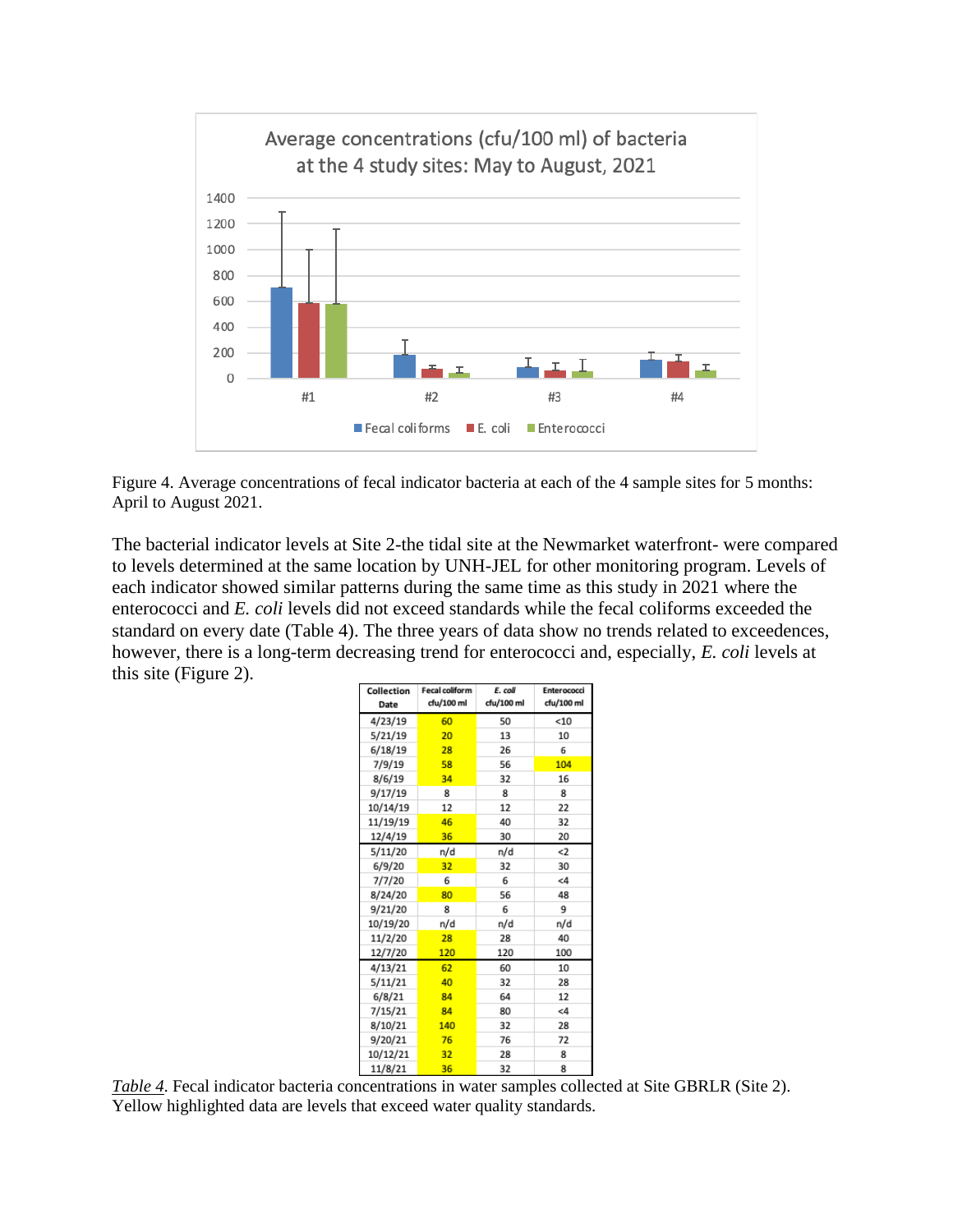There was evidence of animal (mammal and bird) contamination at all 4 sites for all 4 sampling events, and dog contamination except for Site 1 in May and August (Table 5). There was evidence of cow/ruminant contamination at all 4 sites on June 7 and at Site 4 in August, and ruminant contamination at Sites 1, 2 and 4 in May. There was evidence of sporadic seagull and Canada goose contamination at several sites. Human contamination detected by PCR was restricted to Sites 1 and 2, however, the follow-up semi-quantitative assay indicated the human contamination at Site 2 was very low (below the qPCR detection limit) and may be a result of contamination from Site 1. The quantified level of human contamination at Site 1 was highest in May and above a public health safety threshold in all months except in July when levels remained above the detection limit.

|                                                                                           |         |                  | PCR Markers: + or - |                |                |                |                          |      | qPCR Markers: copy number/100 ml |                 |                |            |                |                |
|-------------------------------------------------------------------------------------------|---------|------------------|---------------------|----------------|----------------|----------------|--------------------------|------|----------------------------------|-----------------|----------------|------------|----------------|----------------|
| SampleID                                                                                  | Date    | vol.<br>filtered | Mammal              | Human          | Dog            | Ruminant       | Cow                      | Bird | Gull                             | Canada<br>Goose | Horse          | Mammal     | Human          | Bird           |
| 1:<br>Moonlight<br>Brook                                                                  | 5/28/21 | 300              | ÷                   | ÷              | $\blacksquare$ | $\ddot{}$      | $\overline{\phantom{a}}$ | ÷    | $\blacksquare$                   | $\blacksquare$  | $\blacksquare$ | 15,492,094 | 94,619         | 797            |
| 2: Tidal Dock                                                                             | 5/28/21 | 300              | ÷                   | ¥              | ÷              | ¥              | ٠                        | ÷    | $\overline{a}$                   | ٠               | ×,             | 10,491,098 | $167$          | $< 1.67E + 02$ |
| 3: Wiswall<br>Dam                                                                         | 5/28/21 | 300              | ÷                   | ×,             | ÷              | ×,             | $\blacksquare$           | ÷    | $\frac{1}{2}$                    | $\blacksquare$  | $\blacksquare$ | 1,030,801  | $\blacksquare$ | 314            |
| 4: Wadleigh<br>Falls                                                                      | 5/28/21 | 300              | ÷                   | ×,             | ÷              | $\ddot{}$      | $\overline{a}$           | ÷    | $\overline{a}$                   | $\ddot{}$       | $\blacksquare$ | 6,023,544  | $\blacksquare$ | $< 1.67E + 02$ |
|                                                                                           |         |                  |                     |                |                |                |                          |      |                                  |                 |                |            |                |                |
| 1:<br>Moonlight<br>Brook                                                                  | 6/7/21  | 300              | ÷                   | $\ddot{}$      | ÷              | ÷              | $\ddot{}$                | ÷    | u                                | ÷               | $\blacksquare$ | 17,700,000 | 12,400         | 1,990          |
| 2: Tidal Dock                                                                             | 6/7/21  | 300              | ÷                   | ×              | ÷              | ÷              | ÷                        | ÷    | $\frac{1}{2}$                    | $\blacksquare$  | $\blacksquare$ | 9,750,000  | < 1670         | 3,040          |
| 3: Wiswall<br>Dam                                                                         | 6/7/21  | 300              | ÷                   | $\blacksquare$ | ÷              | ÷              | $\ddot{}$                | ÷    | $\ddot{}$                        | $+$             | $\blacksquare$ | 7,850,000  | $\blacksquare$ | 4,240          |
| 4: Wadleigh<br>Falls                                                                      | 6/7/21  | 300              | ÷                   |                | ÷              | ÷              | ÷                        | ÷    | J.                               | ×,              | ×,             | 16,200,000 | $\overline{a}$ | 3,170          |
|                                                                                           |         |                  |                     |                |                |                |                          |      |                                  |                 |                |            |                |                |
| 1:<br>Moonlight<br>Brook                                                                  | 7/7/21  | 300              | ÷                   | $\ddot{}$      | ÷              | ×              | $\blacksquare$           | ÷    | $\blacksquare$                   | $\blacksquare$  | $\blacksquare$ | 15,500,000 | 1,083          | 4,955,231      |
|                                                                                           |         |                  |                     |                |                |                |                          |      |                                  |                 |                |            |                |                |
| 2: Tidal Dock<br>3: Wiswall                                                               | 7/7/21  | 300              | $\ddot{}$           | $\ddot{}$      | ÷              | $\blacksquare$ | $\blacksquare$           | ÷    | $\blacksquare$                   | $\blacksquare$  | $\blacksquare$ | 23,900,000 | $167$          | 351,679        |
| Dam                                                                                       | 7/7/21  | 300              | ÷                   | ×,             | ÷              | i.             | $\overline{a}$           | ÷    | $\overline{a}$                   | ÷               | ٠              | 14,100,000 | ٠              | $< 1.67E + 02$ |
| 4: Wadleigh<br>Falls                                                                      | 7/7/21  | 300              | $+$                 | ×,             | ÷              | ×,             | $\overline{a}$           | ÷    | $\overline{a}$                   | ×,              | ٠              | 19,400.000 | ä,             | $< 1.67E + 02$ |
| 1:<br>Moonlight<br>Brook                                                                  | 8/11/21 | 300              | $+$                 | $\ddot{}$      | ×              | $\bar{a}$      | ×                        | ÷    | $\ddot{}$                        | $\bar{a}$       | ×              | 4,120,000  | 16,355         | 1.151          |
| 2: Tidal Dock                                                                             | 8/11/21 | 300              | $+$                 | $+$            | ÷              | ×,             | $\overline{a}$           | ÷    | ÷                                | ٠               | ٠              | 12,100,000 | $167$          | 991            |
| 3: Wiswall<br>Dam                                                                         | 8/11/21 | 300              | $+$                 | $\blacksquare$ | ÷              | ×,             | $\overline{a}$           | ÷    | ÷                                | $\blacksquare$  | $\blacksquare$ | 15,900,000 | $\blacksquare$ | 255            |
| 4: Wadleigh<br>Falls                                                                      | 8/11/21 | 300              | ÷                   | $\blacksquare$ | ÷              | ÷              | ÷                        | ÷    | $\ddot{}$                        |                 | ×              | 12,900,000 |                | 2,203          |
| "-" indicates no signal<br>indicates above research-based risk threshold of 4200 CN/100 m |         |                  |                     |                |                |                |                          |      |                                  |                 |                |            |                |                |

*Table 5*. Detection of the presence of different pollution sources by of PCR and qPCR analyses for all samples from May through August 2021.

Microbial Source Tracking is useful because it provides information on what is causing detected contamination, and thus allows for focusing resources to mitigate actual sources of pollution. The semi-quantitative qPCR assays are useful to gauge relative amounts of targeted genetic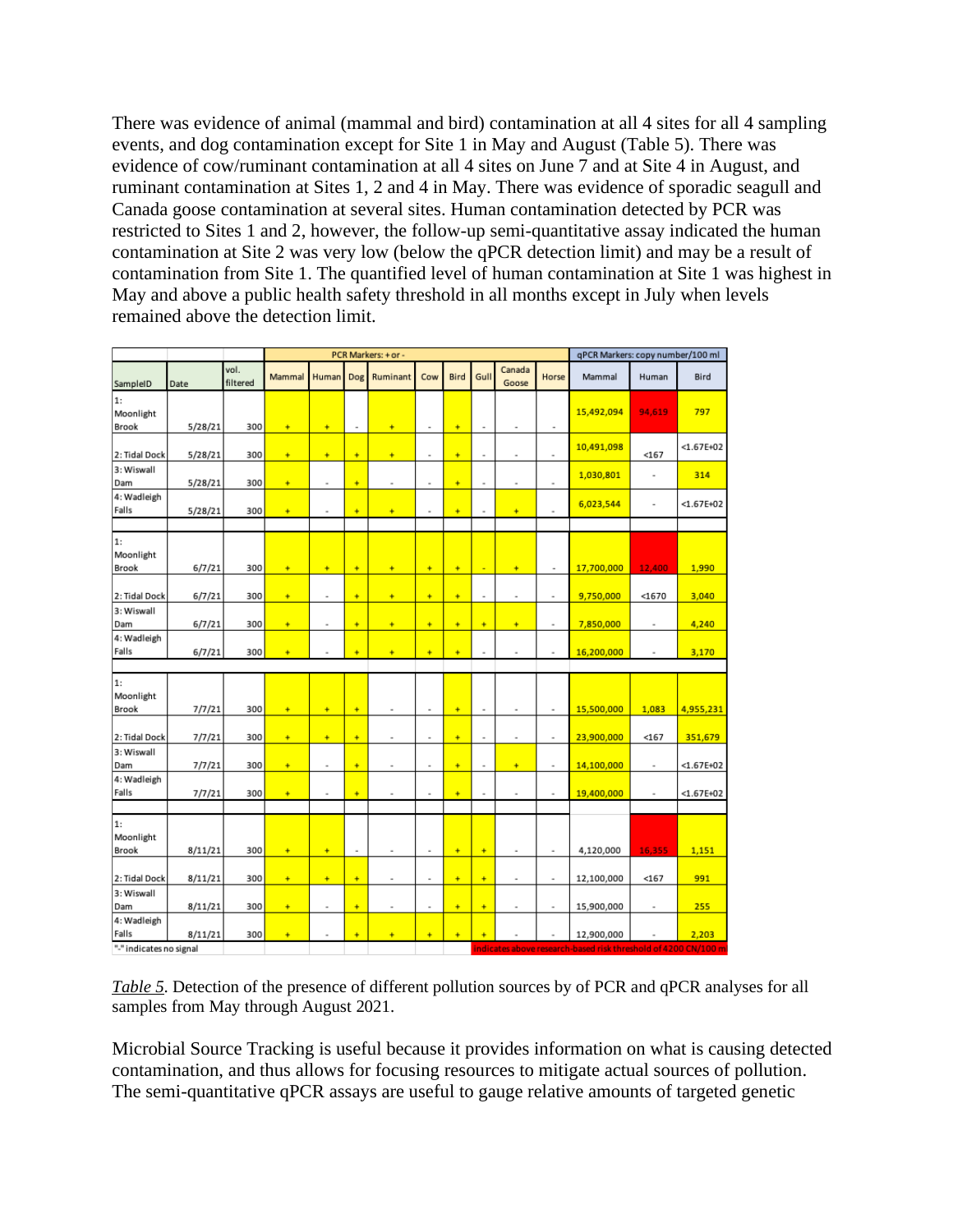markers found at different sites on different dates from this and other studies. The mammal and bird qPCR data are useful for comparisons between dates and sites, but do not relate to any risk threshold at present even though that is the focus of some ongoing work in the Jones Lab. The human qPCR data, however, have been related to risk of unacceptable levels of human illness (Boehm et al. 2015). The threshold they determined, 4200 copy number/100 ml for the human marker, was exceeded on 3 of the 4 samples dates at Site 1. This study so far suggests that the consistent fecal and human contamination at Site 1 may require some investigation to mitigate this source area as a potential public health concern.

### Significant Findings, Accomplishments and Next Steps

This study represents an up-to-date and comprehensive summary of the sanitary water quality conditions in the Lower Lamprey River watershed. This is important as the rivers, streams and impoundments are increasingly used by boaters and some swimmers, who may be at risk for water-borne illnesses under contaminated conditions.

The research for this report included a detailed review of existing data on microbial pollution in the watershed. Very few of the assessment units had any available or recent data to provide a water quality assessment for swimming and boating uses. This finding is useful as a starting point for users and groups like LRAC to communicate with NHDES and other agencies about where to focus potential monitoring that could provide data to inform protecting people involved in recreational uses from water-borne illnesses. The new data generated by this study represent a synoptic dataset for 4 key sites in the watershed related to recreational uses, and thus serves as a start for continued monitoring and water quality assessments.

The inclusion of microbial source tracking in this study is an invaluable addition, as it shows what sources are contributing contamination and where resources for eliminating pollution sources should be used. Human sources are the highest priority/of most concern, so the study results showing no discernable detection of human contamination at Sites 3 and 4 is encouraging. Conversely, Site 1 is an obvious concern for the downstream upper tidal Lamprey River area, and the Town of Newmarket.

The LRAC will be able to use the findings to help communicate to recreational users about potential water quality issues and precautions to be taken. These are delineated in a separate 2 page document based on NH Dept. of Health and Human Services/Division of Public Health Services and US CDC fact sheets and information.

Future work could take several directions, the most obvious being a continuation of routine monitoring for bacterial pollution indicators at key sites. One dimension not captured in this study was the impact of rainfall and associated runoff, a condition that is widely responsible for elevated levels of bacterial pollution. As our regional climate continues to change, rainfall patterns are expected to become more extreme and may change the dynamics of bacterial contamination. There also could be future follow up sampling into some key tributaries- like Moonlight Brook to determine where and how pollution problems arise.

This Final Report will be made available to key people involved in the PREP and GBNERR monitoring programs, the Town of Newmarket, and water quality managers in NHDES.